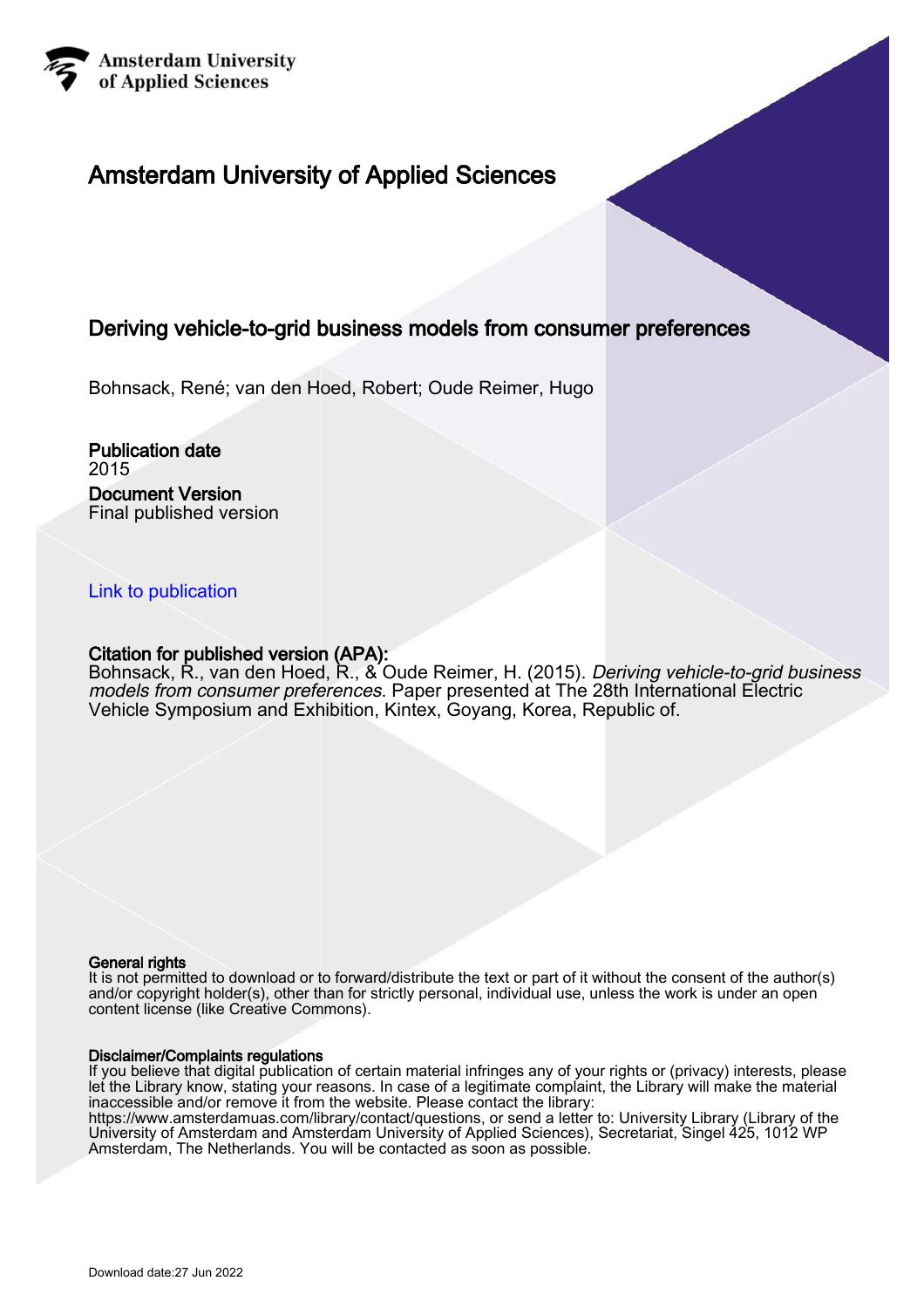# *EVS28 KINTEX, Korea, May 3-6, 2015*

# **Deriving vehicle-to-grid business models from consumer preferences**

Bohnsack, René $^{12}$ , Van den Hoed, Robert $^1$  , Oude Reimer, Hugo<sup>2</sup>

*1 Amsterdam University of Applied Sciences, Weesperzijde 190, 1097 DZ Amsterdam, The Netherlands,*

*r.bohnsack@uva.nl (corresponding author) <sup>2</sup>University of Amsterdam Business School* 

### **Abstract**

Combining electric cars with utility services seems to be a natural fit and holds the promise to tackle various mobility as well as electricity challenges at the same time. So far no viable business model for vehicle-to-grid technology has emerged, raising the question which characteristics a vehicle-to-grid business model should have. Drawing on an exploratory study amongst 189 Dutch consumers this study seeks to understand consumer preferences in vehicle-to-grid business models using conjoint analysis, factor analysis and cluster analysis. The results suggest that consumers prefer private ownership of an EV and a bidirectional charger instead of community ownership of bidirectional charger, they prefer utility companies instead of car companies as the aggregator and they require home and public charging. The most salient attributes in a V2G business model seem to be functional rather than financial or social. The customer segment with the highest willingness to adopt V2G prefers functional attributes. Based on the findings, the study proposes a business model that incorporates the derived preferences.

*Keywords: vehicle-to-grid, business model, consumer preferences* 

## **1 Introduction**

Vehicle-to-grid (V2G) technology is emerging as a sustainable technology which combines energy with mobility. Combining electric cars with utility services seems to be a natural fit and holds the promise to tackle various mobility as well as electricity challenges at the same time. That is to say, batteries of electric cars (EV) can act as capacitors in the grid and provide regulation services, while using green energy, such as solar power. In theory, when households combine an electric car, solar panels and a smart meter, they could be autonomous from the grid, could become electricity provider and could generate revenues through smart charging and trading of electricity. In practice, this scenario is currently only adopted by a small group of technology enthusiasts.

To that end, the question is how vehicle-to-grid technology can be popularized to an audience beyond technology enthusiasts. So far, V2G has not been commercialized, raising the question for actors in the newly emerging industry which characteristics a V2G business model should have.

Drawing on an online survey amongst 189 Dutch respondents, this study seeks to explore consumer preferences in vehicle-to-grid business models. To that end, the paper sets out to distil the most salient attributes of V2G value propositions, explore likely customer segments, and, explore preferences for a V2G value network. Before moving to the empirical results, we describe the main tenets of V2G business models and the methodology.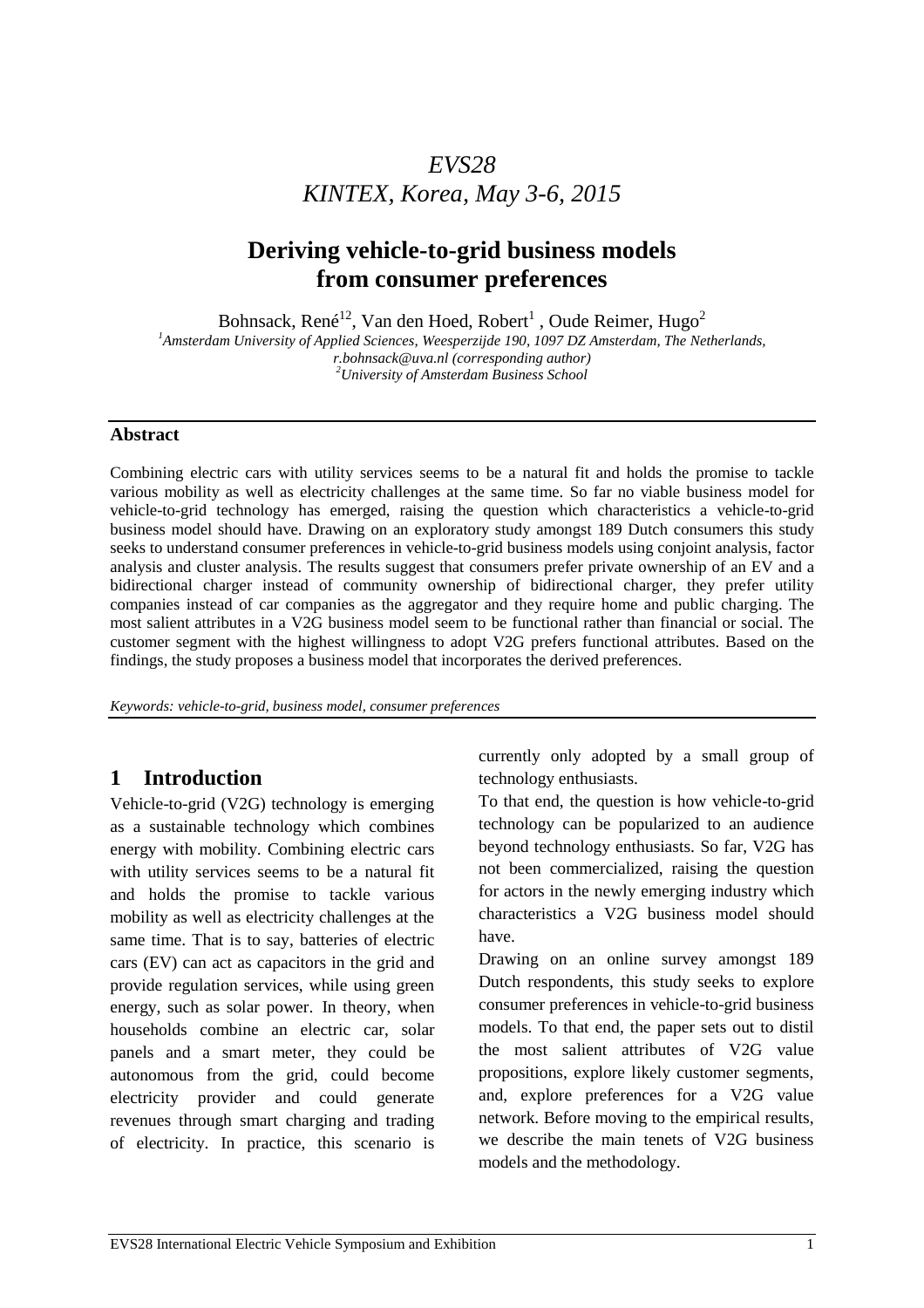## **2 Vehicle-to-grid business models**

Research shows that cars are utilized for transportation only 4% of the time. This makes them available for secondary functions for the remaining 96% of the time. According to several authors, EVs can even be complementary to the electric power grid [1]– [4]. When an EV is connected to a bidirectional charger, it is possible to charge and discharge electricity to the grid. Various studies suggest large potential for V2G as a means to regulate the grid, to provide ancillary services or even as a backup generator in cases of power failures [1], [5], [6] . However, apart from a few pilot projects, no widely available V2G service has emerged so far [7].

Studies on V2G have mainly focused on technical aspects, such as what grid-services V2G technology could provide [1], [2] and the commercial potential it has [5]. Most studies suggest only modest potential [8] and also point to risks such as increased battery wear as a result of V2G [9].

Nonetheless, Lassila et al. [6] suggest that there is commercial value yet, it is not clear how to capture it. There are different types of V2G applications to create economic value for consumers. The applications may roughly be divided into three main categories: Vehicle-to-Home (V2H), Vehicle-to-Building (V2B) and Vehicle-to-Community (V2C). Kempton et al. [7] suggest four different business models, namely using EVs as an appliance, EV charging as a service, EV batteries, and charging as a package service and paying the owner of the EV for grid services. However, since the technology is still in its infancy, it is unclear which business model consumers would prefer.

For EV owners, V2G holds the promise that households could be autonomous from the grid, save electricity costs by charging when the price is low and use electricity from the battery when the price is high, and even

generate revenues by selling energy, for instance to neighbours [4]. This study sets out to explore consumer preferences and based on the preferences, derives a possible V2G business model. The business model is conceptualized on three dimensions: the value proposition (product preferences and customer segment), the value network (who is creating the value) and the revenue model (how is the value captured) [10] (see Figure 1).



Figure 1: Operational framework

# **3 Method**

The results of this paper are part of a larger study on V2G business models. In order to measure consumer preferences for V2G business models, the extant consumer research literature on EVs was scanned for attributes that have been used to analyze EV consumer preferences. These were complemented with factors that deemed relevant regarding V2G technology.

Table 1 provides an overview of attributes and illustrates the selected items for the survey. Some attributes have not been considered in the survey, namely fuel cost/efficiency because these were already covered in operating costs, policy incentives since these are not available at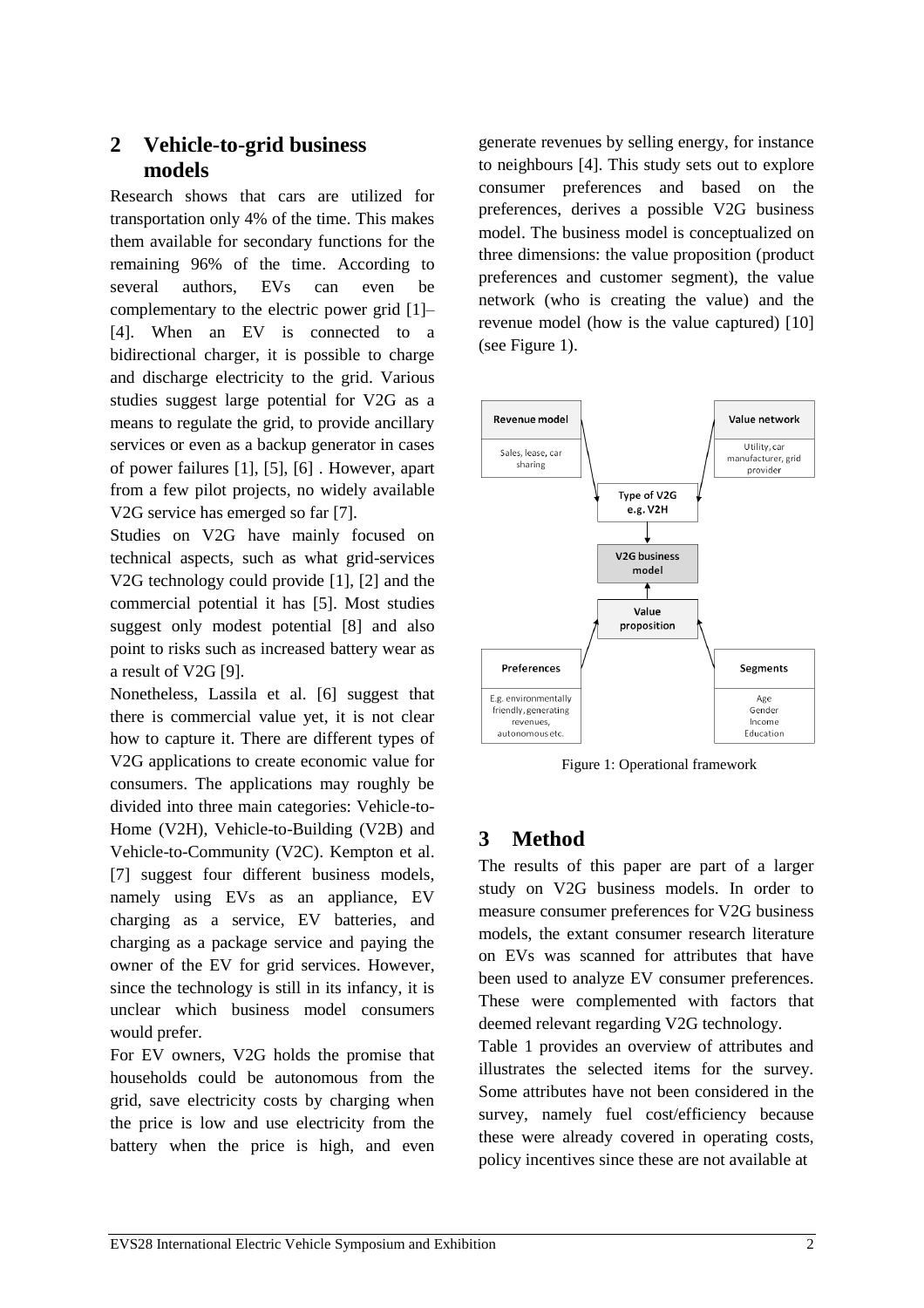| Attributes/studies            | Ahn, Jeong, & Kim [11] | $[12]$<br>Caulfield, Farell, & McMahon | & Hoen. [13]<br>Chorus, Koetse, | [14]<br>Chiew<br>Daziano & | $\boxed{15}$<br>& Eggers<br>Eggers | $[16]$<br>Hackbarth & Madlener ( | Hidrue, Parsons, Kempton, & Gardner [17] | ×Kudoh & Motose [18] | Lee, Wang, & Lee [19] | [20]<br>Miao, Xu, Zhang, & Jiang | [21]<br>Potoglou & Kanaroglou | Number of times mentioned | Included in survey |
|-------------------------------|------------------------|----------------------------------------|---------------------------------|----------------------------|------------------------------------|----------------------------------|------------------------------------------|----------------------|-----------------------|----------------------------------|-------------------------------|---------------------------|--------------------|
| Initial purchase price        |                        | $\overline{X}$                         | $\overline{\mathbf{X}}$         | $\overline{\mathbf{X}}$    | $\overline{\mathbf{X}}$            | $\overline{X}$                   | $\overline{X}$                           |                      | $\overline{X}$        | $\overline{X}$                   | $\overline{\mathbf{X}}$       | 10                        | Yes                |
| Sufficient range              |                        |                                        | X                               | X                          | X                                  | X                                | $\mathbf X$                              | $\mathbf X$          | X                     | X                                |                               | 8                         | Yes                |
| Charging time (fast and slow) |                        |                                        | X                               | X                          | X                                  | X                                | X                                        |                      | $\mathbf X$           | X                                |                               | $\overline{7}$            | Yes                |
| Public charging network       |                        |                                        | $\mathbf x$                     | X                          | X                                  | X                                |                                          |                      |                       | $\mathbf X$                      | X                             | 6                         | Yes                |
| Environmentally friendly      |                        | X                                      |                                 | X                          | $\mathbf{x}$                       | X                                | X                                        |                      |                       |                                  | X                             | 6                         | Yes                |
| Reliable performance          |                        | X                                      |                                 | X                          |                                    |                                  | X                                        |                      | X                     | X                                | X                             | 6                         | Yes                |
| Operating/maintenance cost    | X                      |                                        | X                               | X                          | X                                  |                                  |                                          |                      |                       | X                                | X                             | 6                         | Yes                |
| Safe usage                    |                        | $\boldsymbol{\mathrm{X}}$              |                                 |                            |                                    |                                  |                                          |                      | $\mathbf X$           | X                                |                               | 3                         | Yes                |
| Maintenance network           |                        |                                        |                                 |                            | X                                  |                                  |                                          |                      |                       |                                  |                               | 1                         | Yes                |
| Comfort                       |                        |                                        |                                 |                            | $\mathbf X$                        |                                  |                                          |                      |                       |                                  |                               | 1                         | Yes                |
| Fuel cost/efficiency          | X                      | X                                      |                                 |                            | X                                  | X                                | $\mathbf X$                              | X                    |                       | X                                | X                             | 8                         | No                 |
| Policy incentives             |                        | X                                      | X                               | X                          | X                                  | X                                |                                          |                      |                       | X                                | X                             | $\overline{7}$            | No                 |
| Design/style                  |                        | X                                      | X                               |                            |                                    |                                  |                                          |                      | X                     | X                                |                               | $\overline{4}$            | N <sub>o</sub>     |
| Size/internal space           |                        | X                                      |                                 |                            |                                    |                                  |                                          | X                    | $\mathbf X$           | $\mathbf X$                      |                               | $\overline{4}$            | No                 |
| Motor sound                   |                        |                                        |                                 |                            | X                                  |                                  |                                          |                      |                       |                                  |                               | $\mathbf{1}$              | No                 |
| Easy to use                   |                        |                                        |                                 |                            |                                    |                                  |                                          |                      |                       |                                  |                               |                           | Added              |
| General trend                 |                        |                                        |                                 |                            |                                    |                                  |                                          |                      |                       |                                  |                               |                           | Added              |
| Source of income              |                        |                                        |                                 |                            |                                    |                                  |                                          |                      |                       |                                  |                               |                           | Added              |
| Freedom of mobility           |                        |                                        |                                 |                            |                                    |                                  |                                          |                      |                       |                                  |                               |                           | Added              |
| Confidence in technology      |                        |                                        |                                 |                            |                                    |                                  |                                          |                      |                       |                                  |                               |                           | Added              |
| Image                         |                        |                                        |                                 |                            |                                    |                                  |                                          |                      |                       |                                  |                               |                           | Added              |

the moment, and last design, size, and motor sound because they were not regarded as important with respect to V2G technology. Instead, we added some relevant V2G specific attributes, namely V2G as a source of income, confidence in technology and easiness to use. Also, we added social aspects, namely general trend, image, and freedom of mobility.

In order to explore consumer preferences, an online survey was designed. Before dissemination, a pilot among 20 participants was conducted. In this pilot, issues regarding the survey or unexpected biases were corrected. The survey then was spread to a Dutch population in Dutch language to prevent bias. The sample was recruited by various means, e.g. social network sites, Rotary clubs, universities and work places. Out of 350 respondents, 189 fully answered the survey.

Table 2 summarises the sample characteristics. Male participants outnumber female participants, but given the sample size female

respondents are still sufficiently represented. The minimum age of participants was set at 18 years. The first age group from 18 to 24 is overrepresented. This can be explained with a selection bias on online platforms towards younger participants. The age groups until 64 are well represented. The group of 65 and older is less represented which we also attribute to the online platform selection bias. The sample is considerably higher educated than the average in the Netherlands which is also somewhat reflected in the average income and the possession of EVs.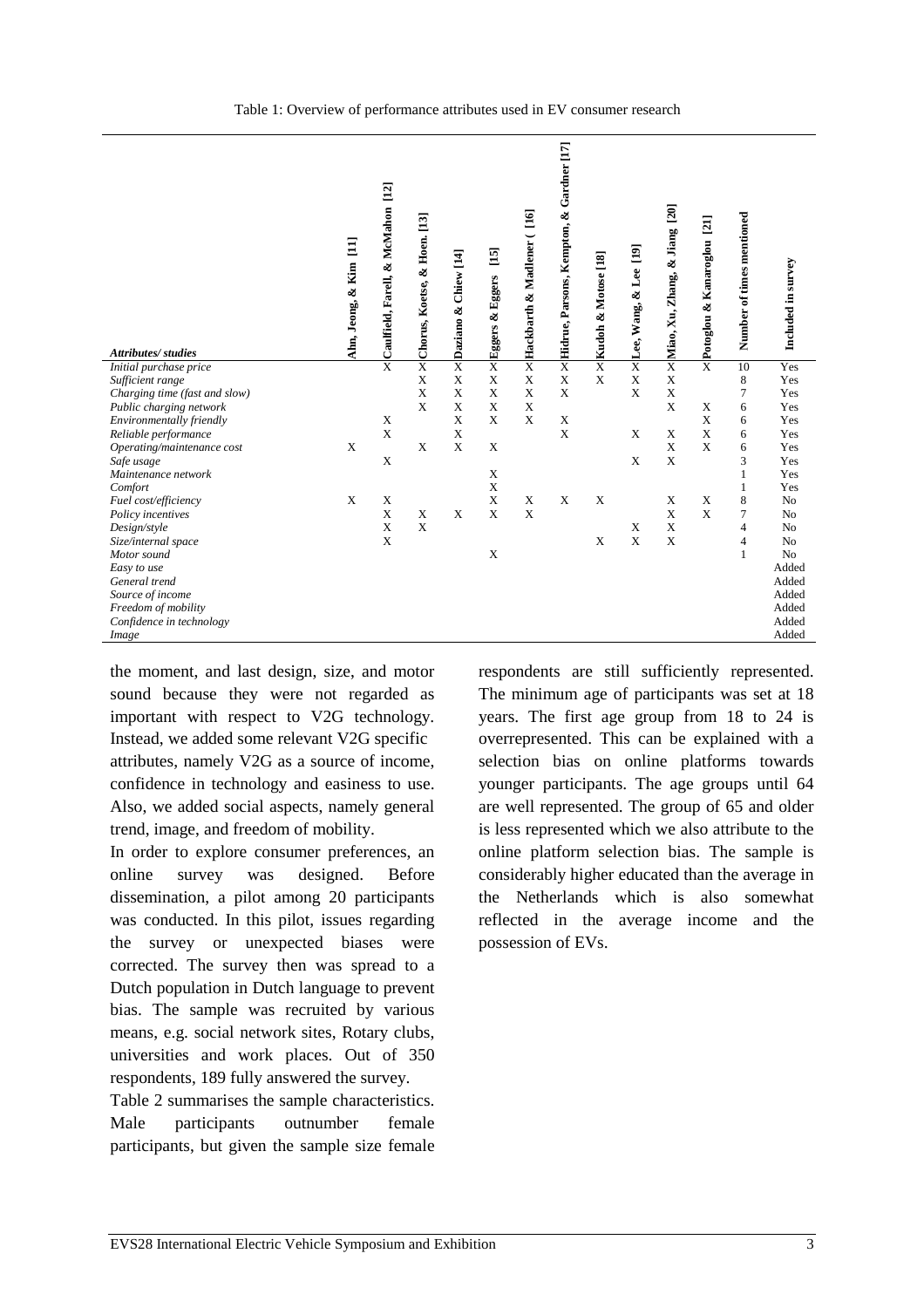Table 2: Characteristics of the sample

|                                                                           | Survey $(\% )$             | National (%)       |
|---------------------------------------------------------------------------|----------------------------|--------------------|
| Gender                                                                    |                            |                    |
| Male                                                                      | 65.4                       | 49.5               |
| Female                                                                    | 37.6                       | 50.5               |
|                                                                           |                            |                    |
| Age                                                                       |                            |                    |
| 18-24                                                                     | 41.8                       | 8.7                |
| 25-34                                                                     | 15.3                       | 12.6               |
| 35-44                                                                     | 6.9                        | 13.6               |
| 45-54                                                                     | 18.5                       | 14.6               |
| 55-64                                                                     | 14.3                       | 12.8               |
| 65 or older                                                               | 3.2                        | 16.7               |
|                                                                           |                            |                    |
| <b>Education</b>                                                          |                            |                    |
| Secondary education                                                       | 8.5                        | 10.5               |
| Interm. Voc. Edu.                                                         | 5.3                        | 29.8               |
| Bachelors degree                                                          | 55.0                       | 18.5               |
| Masters degree                                                            | 25.9                       | 9.8                |
| <b>Professional Degree</b>                                                | 5.3                        | <b>NA</b>          |
| <b>Income</b>                                                             |                            |                    |
| Less than $30.000$                                                        | 47.1                       | 46.7               |
| $30.000 - 39.999$                                                         | 5.8                        | 11.2               |
|                                                                           |                            |                    |
|                                                                           |                            | 9.1                |
| More than 100,000                                                         | 20.1                       | 1.5                |
|                                                                           |                            |                    |
|                                                                           |                            |                    |
|                                                                           |                            |                    |
| $40.000 - 49.999$<br>$50.000 - 100.000$<br><b>Possess EV</b><br>Yes<br>No | 5.3<br>21.6<br>3.7<br>96.3 | 7.2<br>0.3<br>99.7 |

 $N=189$ 

National data from Statistics Netherlands [22]–[26]

## **4 Results**

This study adopts a three-step-approach to derive a business model from consumer preferences. First, the preferred value network and revenue model is examined by means of a conjoint analysis. Next, the preferred value proposition characteristics are explored using a factor analysis. Last, the respective customer segment is analyzed in a cluster analysis.

#### *Value network and revenue model preferences*

First, we conducted a conjoint analysis to analyze consumer preferences with regard to the value network. Conjoint analysis is a tool to study multi attribute decision-making and has been applied widely to measure consumer preferences regarding attributes [27].

The analysis was conducted in two stages. In the first 'trade-off' stage, respondents were asked to select the most (score 10) and the least preferred attribute (score 0), and subsequently rank the remaining

attributes on a scale from 1 to 9 (see Table 6, column LOP). This was done for three dimensions, namely preferred ownership, preferred charging spot and preferred aggregator, and is reflected in the average level of preference (LOP). In the second 'ranking' stage, the respondents were asked to rank the importance of the dimensions overall by allocating in total 100 points over the three dimensions (see column UCS). The highest number of points would reflect the most important dimension and the lowest number of points would reflect the least important dimension and is calculated in the utility constant sum. The result of multiplying LOP and UCS is the weighted score of level of preference (WLP).

The most important dimension to the sample was the charging location (45.12), least important was the type of aggregator (18.78). The most important attribute for the sample was to charge at home (4.27) and to have a public charging network (2.84). This is also reflected in the fact that the preferred ownership and revenue model is to own an EV and discharge at home (2.75). Least interesting for the sample were community EVs (1.06). Although the dimension preferred aggregator was least important, a closer look reveals interesting insights. Surprisingly, the energy supplier was ranked as the most preferred aggregator (7.54) as compared to the car manufacturer (5.48). This is interesting for utility companies since this could be a new source of revenues. Car manufacturers were even lower ranked than the distribution network operator (5.5). This is interesting because the car is an important part of the V2G business model.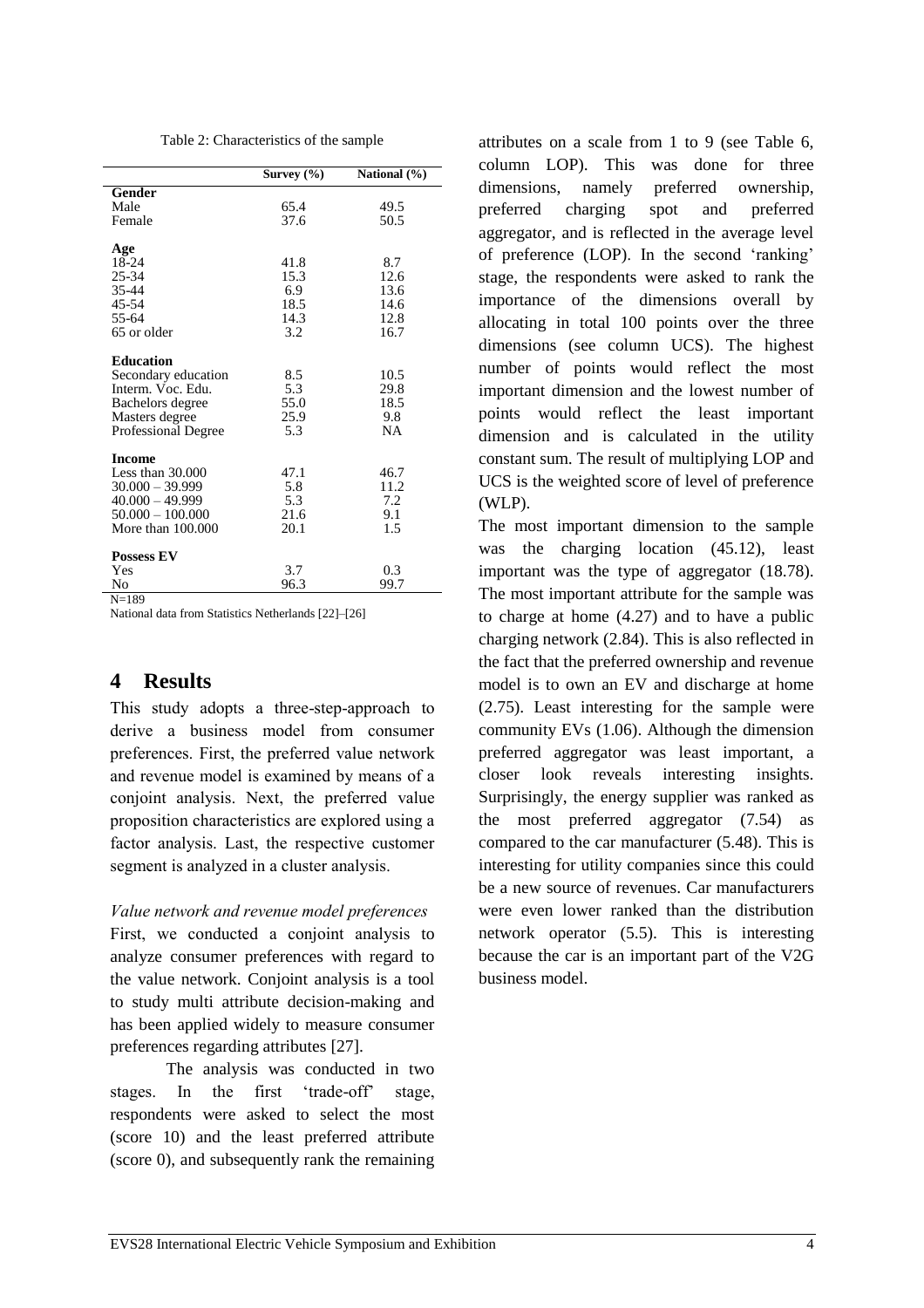| Table 3: Results conjoint analysis |  |  |
|------------------------------------|--|--|
|------------------------------------|--|--|

| <b>Features</b>                                       | <b>Utility</b><br>constant<br>sum<br>(UCS) | Average<br>level of<br>preference<br>(LOP) | Weighted<br>level of<br>preference<br>(WLP)<br><b>LOP</b> <sub>x</sub><br><b>UCS</b> |
|-------------------------------------------------------|--------------------------------------------|--------------------------------------------|--------------------------------------------------------------------------------------|
| Preferred ownership                                   |                                            |                                            |                                                                                      |
| and revenue model                                     | 36.1                                       |                                            |                                                                                      |
| Private EV, revenues                                  |                                            |                                            |                                                                                      |
| through bidirectional                                 |                                            | 7.37                                       | 2.75                                                                                 |
| charger at home                                       |                                            |                                            |                                                                                      |
| Company EV, revenues                                  |                                            |                                            |                                                                                      |
| through bidirectional                                 |                                            | 6.57                                       | 2.37                                                                                 |
| charger at home & work                                |                                            |                                            |                                                                                      |
| Private EV, revenues                                  |                                            |                                            |                                                                                      |
| through bidirectional                                 |                                            | 2.88                                       | 1.06                                                                                 |
| charger shared in a                                   |                                            |                                            |                                                                                      |
| community                                             |                                            |                                            |                                                                                      |
| EV car sharing, no                                    |                                            |                                            |                                                                                      |
| revenues, but reduced                                 |                                            | 3.75                                       | 1.31                                                                                 |
| costs                                                 |                                            |                                            |                                                                                      |
| <b>Preferred location to</b>                          |                                            |                                            |                                                                                      |
| charge                                                | 45.12                                      |                                            |                                                                                      |
| At home                                               |                                            | 9.23<br>6.11                               | 4.27<br>1.51                                                                         |
| At work                                               |                                            |                                            | 1.83                                                                                 |
| In the neighbourhood                                  |                                            | 3.93                                       |                                                                                      |
| On public places.                                     |                                            | 3.46                                       | 2.84                                                                                 |
| Preferred aggregator                                  | 18.78                                      |                                            |                                                                                      |
| Energy supplier                                       |                                            | 7.54                                       | 1.48                                                                                 |
| Distribution network<br>operator                      |                                            | 5.5                                        | 1.1                                                                                  |
| Your mobile telecom<br>provider                       |                                            | 3.65                                       | 0.66                                                                                 |
| Battery manufacturer                                  |                                            | 5.06                                       | 0.98                                                                                 |
| Car manufacturer                                      |                                            | 5.48                                       | 1.11                                                                                 |
| A company that is also<br>connected to my<br>employer |                                            | 3.4                                        | 0.65                                                                                 |

### *Value proposition preferences*

Next, respondents were asked for their preferences with regard to V2G, for instance "I would use V2G if it is safe." The full list of items is displayed in the appendix. The dimension that is most important to respondents is sufficient range with a mean score of 4.04 on a five-point scale. There were only two attributes that received a mean score below the 'neutral' point, namely 'Charging time' and 'Image'. Table 4 summarizes the means and standard deviations of the 16 attributes.

Table 4 also shows the results of a rotated varimax factor analysis of the sample [28],

which identified three factors with an eigenvalue greater than 1.00 explaining a total of 63.9% of the sample. The factors were theoretically labeled to qualitatively describe the attributes that they include. The attributes that load on the first factor have in common that they describe largely functional aspects of a V2G business model. Attributes that load on the second factor suggest to be related to financial aspects and the last factors to be related to social elements. These characteristics were then applied as the names of the factors, namely functional, financial and social.

Table 4 also indicates that the items comprising the functional attributes scored highest, resulting in a factor mean of 3.93 and standard deviation of 0.77. The second factor combining four items representing the financial attributes produced a mean of 3.49 and a standard deviation of 0.88. This shows that the view on the importance indicates a wider dispersion on the desirability of these features. The scale representing the social attributes received the lowest score at 2.76 (SD .89). However, the low ratings of 'Image' account for most of this difference. The environmental aspect on the contrary was highly appreciated  $(3.62)$ .

### *Customer segments*

Last, the objective of this study was to explore whether clear customer segments could be identified. We therefore undertook a cluster analysis [29], using the abovementioned three factors. The inspection of dendrograms, based on hierarchical cluster analysis suggested a three cluster solution. Two step clustering was then applied. Before the analysis, sixteen outliers were excluded. These had either missing values or were negative on all factor dimensions and in a first analysis represented a cluster by itself which could be labelled as Anti-V2G, however this cluster was not regarded as relevant to identify preferences. The exclusion of outliers resulted in a sample size of 173.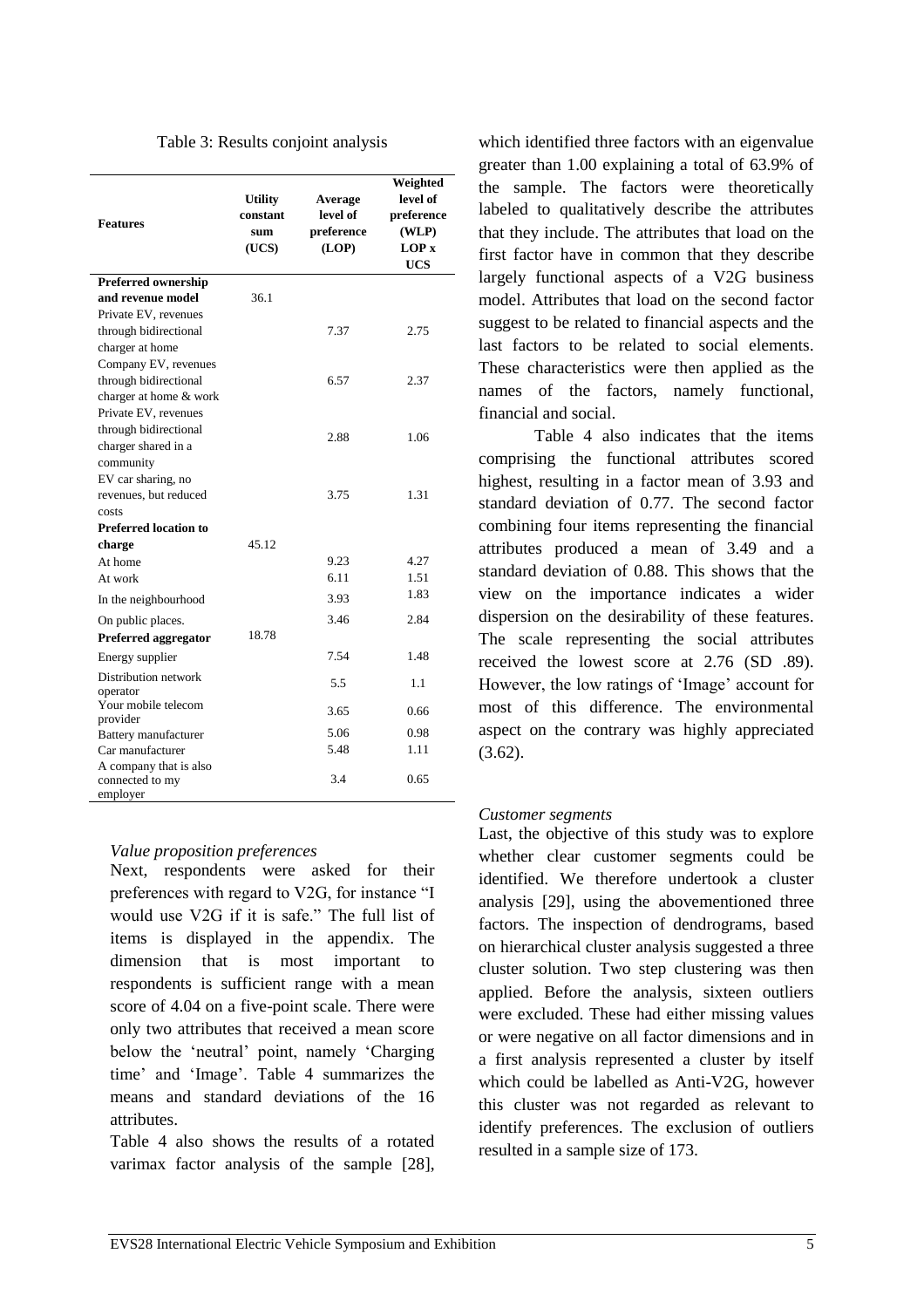| <b>Factors/Attributes</b>           | Mean | Std.             | Factor | Factor  | Factor  |
|-------------------------------------|------|------------------|--------|---------|---------|
|                                     |      | <b>Deviation</b> | 1      | 2       | 3       |
| Eigenvalue                          |      |                  | 6.3    | 2.1     | 1.8     |
| Variance explained                  |      |                  | 39.4%  | 13.2%   | 11.3%   |
| <b>Functional</b>                   | 3.93 | .770             |        |         |         |
| Ease of use                         | 3.80 | .736             | .791   | .149    | .220    |
| Sufficient range                    | 4.04 | .849             | .686   | .142    | $-.075$ |
| Public charging network             | 3.99 | .872             | .728   | .159    | $-.001$ |
| Confidence in technology            | 3.97 | .775             | .867   | .118    | .062    |
| Comfortable ride and dis/charging   | 3.85 | .716             | .801   | .337    | .108    |
| Safe usage                          | 3.89 | .723             | .802   | .263    | .163    |
| Reliable usage                      | 3.95 | .686             | .826   | .161    | .066    |
| Availability of charging points     | 3.83 | .812             | .788   | .157    | .114    |
| Freedom of mobility                 | 4.04 | .804             | .777   | .014    | .051    |
| <b>Financial</b>                    | 3.49 | .880             |        |         |         |
| Purchasing price                    | 3.88 | .723             | .600   | .419    | .076    |
| Source of income                    | 3.88 | .886             | .261   | .816    | .031    |
| Operating costs                     | 3.72 | .950             | .233   | .859    | .027    |
| Charging time                       | 2.48 | .943             | .042   | .382    | .345    |
| <b>Social</b>                       | 2.76 | .890             |        |         |         |
| Image                               | 2.09 | .826             | $-060$ | .076    | .859    |
| Environmentally friendly technology | 3.62 | .873             | .464   | .258    | .428    |
| Trend                               | 2.56 | .982             | .165   | $-.030$ | .807    |

Table 4: Preferred characteristics of V2G business models and factors

Note: The 16 descriptions are presented in full in the Appendix. Factors loadings are based on varimax rotation.

Mean from 1 to 5, 5 being most important, 1 being least important.

The cluster analysis resulted in three clusters, the size of the smallest cluster was 44 (25.4%) and the size of the largest cluster was 90(40.5%). The ratio of the size between the largest and smallest cluster was 1.59. All factors influenced the cluster formation equally.



Figure 2: Clusters

Cluster 2 is most positive towards the adoption of V2G with a median of 4.00 for Willingness to use. This is concomitantly the smallest in size of the three clusters, accounting for 25.4% of respondents. Both, cluster 1 and 3, are more neutral towards V2G with medians each of 3.01 for willingness to adopt. For cluster 1, the most important factor is the financial aspect whereas the social factor is not important. This cluster is the largest, is male dominated, almost 50% of the respondents have less than 30.000 Euro income and they are least educated. Cluster 2 is the smallest one with 44 respondents but has the highest willingness to use. Their most important factor are the functional aspects, the financial aspect is of least importance. It has to be noted that the explanatory value is limited, as apart from age, none of the relationships were significant; however, they provide a good starting point for further validation.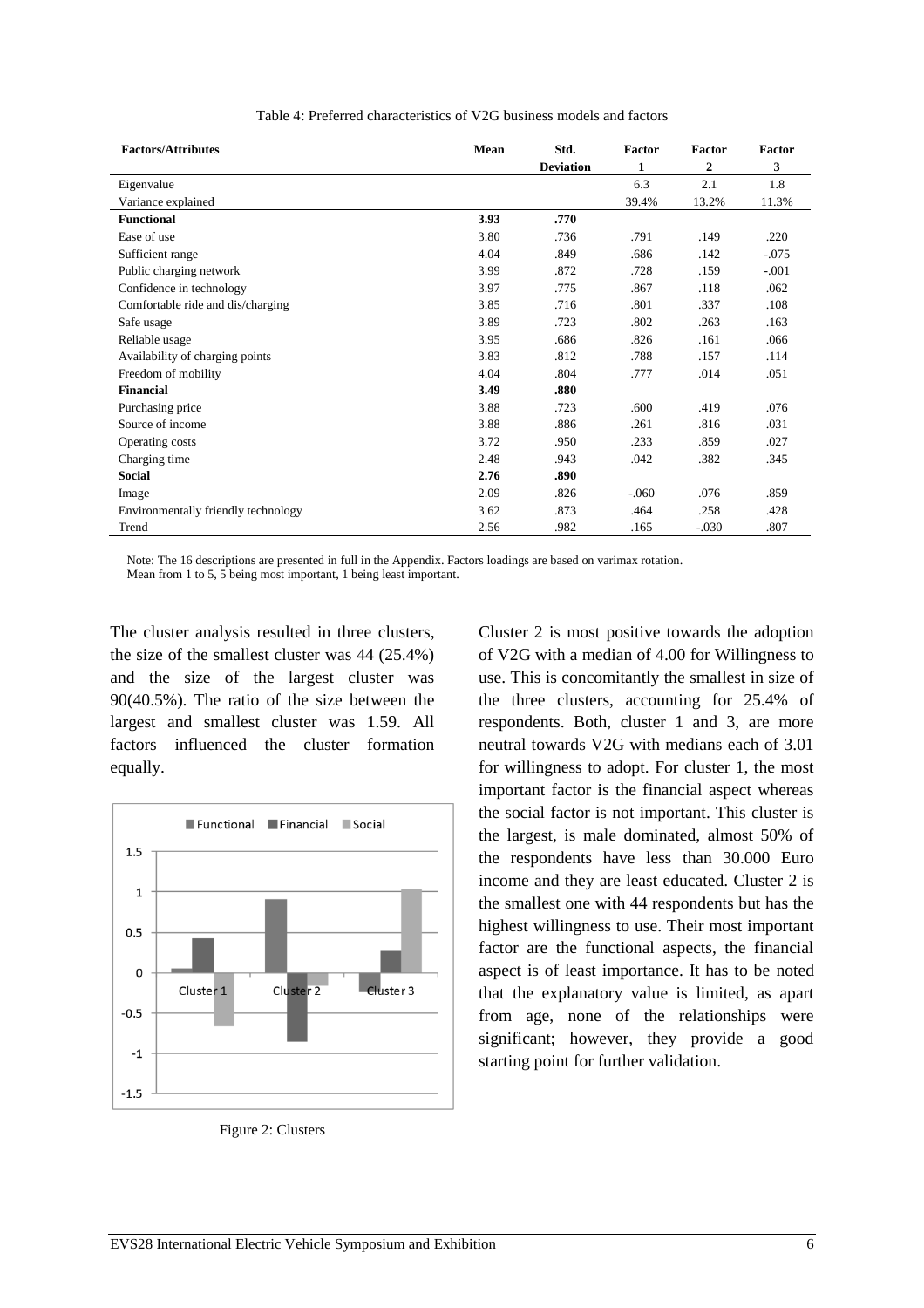|                        | <b>Cluster</b><br>$\mathbf{1}$ | <b>Cluster</b><br>$\overline{2}$ | <b>Cluster</b><br>3 |
|------------------------|--------------------------------|----------------------------------|---------------------|
|                        | <b>Financial</b>               | <b>Functional</b>                | <b>Social</b>       |
| #                      | 70                             | 44                               | 59                  |
| $\%$                   | 40%                            | 25%                              | 34%                 |
| <b>Willingness V2G</b> |                                |                                  |                     |
| Average                | 3.21                           | 3.55                             | 3.42                |
| Median                 | 3.01                           | 4.00                             | 3.01                |
| <b>Factors</b>         |                                |                                  |                     |
| <b>Functional</b>      | 0.05                           | 0.91                             | $-0.24$             |
| Financial              | 0.42                           | $-0.86$                          | 0.27                |
| Social                 | $-0.67$                        | $-0.17$                          | 1.04                |
| <b>Demographics</b>    |                                |                                  |                     |
| Age group              |                                |                                  |                     |
| until 24               | 42.9%                          | 43.2%                            | 35.6%               |
| until 44               | 24.3%                          | 18.2%                            | 22.0%               |
| over 45                | 32.9%                          | 38.6%                            | 42.4%               |
| Gender                 |                                |                                  |                     |
| Male                   | 65.7%                          | 61.4%                            | 55.9%               |
| Female                 | 34.3%                          | 38.6%                            | 44.1%               |
| <b>Income</b>          |                                |                                  |                     |
| Less than $30.000$     | 48.6%                          | 45.5%                            | 40.7%               |
| $30.000 - 49.999$      | 12.9%                          | 9.1%                             | 13.6%               |
| More than 50,000       | 38.6%                          | 45.5%                            | 45.8%               |
| <b>Education</b>       |                                |                                  |                     |
| Vocational             | 47.1%                          | 56.8%                            | 49.2%               |
| training               |                                |                                  |                     |
| Higher education       | 52.9%                          | 43.2%                            | 50.8%               |

Table 5: Cluster characteristics

### *Deriving a business model from consumer preferences*

Building on the operational model in Figure 1 and the results of the three analyses, a business model for this sample could be designed as follows. First, the conjoint analysis revealed that the sample would prefer owning a car and to charge at home. Thus, revenues would be generated by selling EVs, electricity and a home (dis)charger. Also, the conjoint analysis showed that customers would prefer the utility company to be the aggregator, i.e. the company that would

sell the product. Next, a factor analysis revealed that functional aspects, such as range, comfort, ease of use, are most salient in a potential V2G business model. Financial and social attributes are of less importance. Consequently, functional attributes should be emphasized. Last, a cluster analysis segmented the sample into three customer segments with different preferences. The cluster that was most likely to adopt the V2G business model was the male dominated functional cluster which was most attracted to the functional aspects of V2G. Table 6 summarizes the business model characteristics.

Table 6: Derived V2G business model

| <b>Value proposition</b>                                                                                                                                                                                                | Value network                                                                                        | <b>Revenue model</b><br>& cost model                                                                                                                                                       |
|-------------------------------------------------------------------------------------------------------------------------------------------------------------------------------------------------------------------------|------------------------------------------------------------------------------------------------------|--------------------------------------------------------------------------------------------------------------------------------------------------------------------------------------------|
| <b>Based on factor</b><br>analysis                                                                                                                                                                                      | <b>Based on conjoint</b><br>analysis                                                                 | <b>Based on conjoint</b><br>analysis                                                                                                                                                       |
| - Sample prefers<br>functional attributes.<br>e.g. ease of use,<br>range; financial and<br>social aspect less<br>important<br>- Functional customer<br>cluster in the sample<br>has the highest<br>willingness to adopt | - Utility company<br>is the preferred<br>provider/aggregator<br>- Provide public<br>charging network | - Sample prefers<br>to own an EV,<br>hidirectional<br>charger and<br>charge at home<br>- Revenues<br>through sales of<br>EVs, bidirectional<br>charger,<br>electricity, grid<br>regulation |

## **5 Conclusion**

This study set out to explore V2G business models derived from consumer preferences. Based on an exploratory study of a Dutch sample in an online survey, the results suggest a V2G business model with the following characteristics: an emphasis on functional attributes, targeted at the functional customer cluster, provided by the utility company which should also provide a public charging network, used by private owners of EVs with bidirectional chargers at home (see Table 6).

It is surprising that utility companies are the preferred aggregator for V2G business models, which points to new revenue sources for that industry. Also, it seems that the potential customer is not attracted by the revenue potential but rather by functional aspects.

Due to the sample size the results of this study need to be treated with caution. However, the three-step-approach to derive a business model from consumer preferences could be further developed and potentially used in other industries or studies.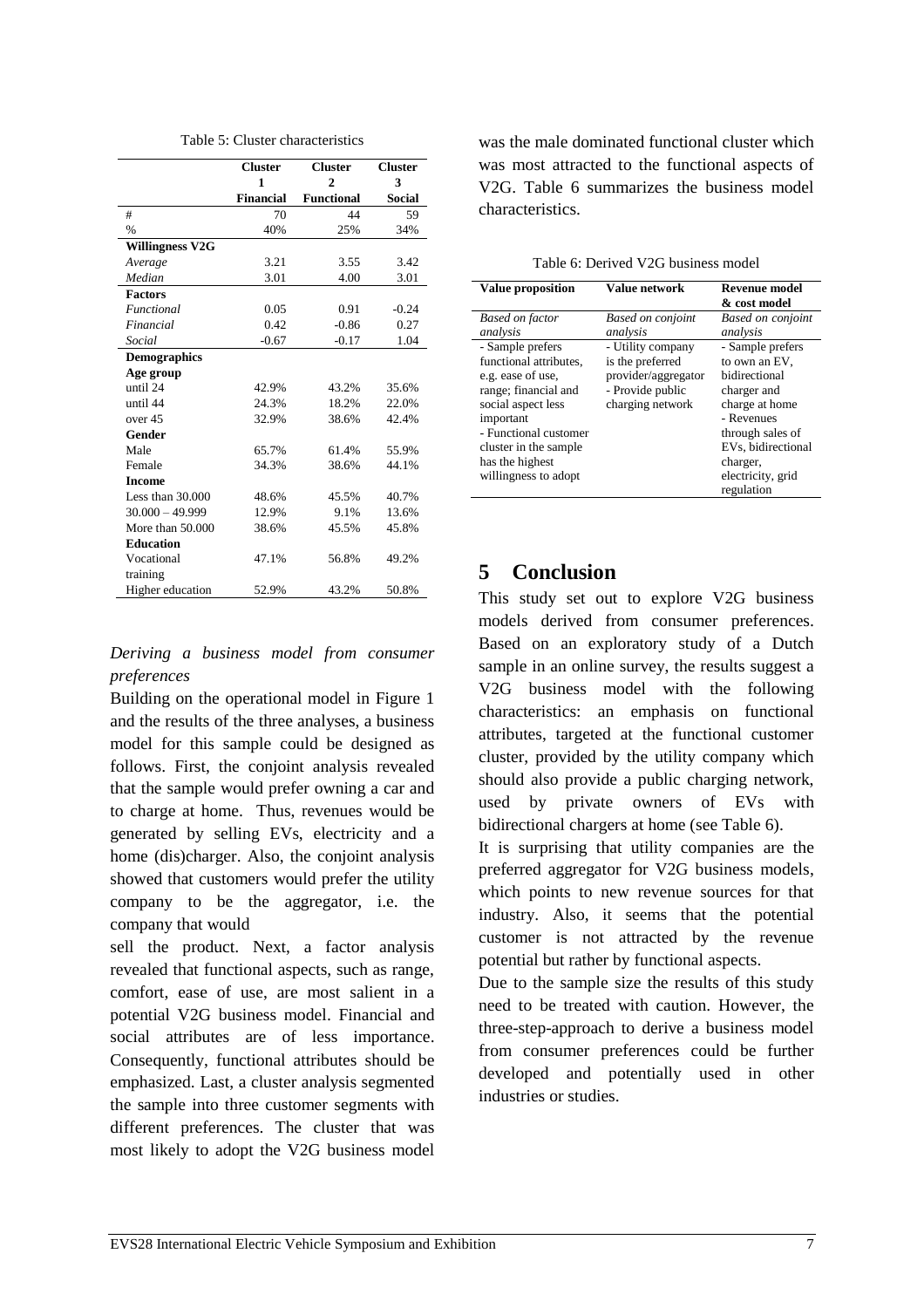## **Appendix**

V2G attributes and questions in Dutch in the survey

| <b>Attribute</b> | <b>Question in Dutch</b>                                    |
|------------------|-------------------------------------------------------------|
| Initial purchase | Ik zou V2G gebruiken als de aankoopprijs                    |
| price            | naar tevredenheid is.                                       |
| Sufficient range | Ik zou V2G gebruiken als er geen                            |
|                  | beperkingen zijn in de afstand die ik kan                   |
|                  | rijden.                                                     |
| Charging time    | Ik zou V2G gebruiken, ongeacht dat ik                       |
| (fast and slow)  | rekening moet houden met het indelen                        |
|                  | van mijn tijdschema.                                        |
| Public charging  | Ik zou V2G gebruiken als de                                 |
| network          | beschikbaarheid van publieke                                |
|                  | (ont)laadplaatsen hoog is, omdat ik dan                     |
|                  | op meer plekken kan (ont)laden.                             |
| Environmentally  | Ik zou V2G gebruiken als het een                            |
| friendly         | milieuvriendelijke innovatie is.                            |
| Reliable         | Ik zou V2G gebruiken als het betrouwbaar                    |
| performance      | is en fatsoenlijk werkt.                                    |
| Operating/maint  | Ik zou V2G gebruiken als ik er 7.500 euro                   |
| enance cost      | mee bespaar in 5 jaar vergeleken met                        |
|                  | auto's aangedreven door fossiele                            |
|                  | brandstof.                                                  |
| Safe usage       | Ik zou V2G gebruiken als het veilig is om                   |
|                  | te gebruiken.                                               |
| Maintenance      | Ik zou V2G gebruiken als                                    |
| network          | (ont)laadplaatsen toegankelijk zijn als ik<br>ze nodig heb. |
| Comfort          | Ik zou V2G gebruiken als het comfortabel                    |
|                  | rijdt en (ont)laadt (ontladen is energie                    |
|                  | terugleveren).                                              |
| Easy to use      | Ik zou V2G gebruiken als het makkelijk te                   |
|                  | gebruiken is.                                               |
| General trend    | Ik zou V2G gebruiken als het trendy is.                     |
| Source of income | Ik zou V2G gebruiken als ik er per jaar                     |
|                  | 2.500 euro mee zou verdienen.                               |
| Freedom of       | Ik zou V2G gebruiken als ik nog steeds                      |
| mobility         | flexibel ben om te gaan en staan waar ik<br>wil.            |
| Confidence in    | Ik zou V2G gebruiken als ik vertrouwen                      |
| technology       | heb dat het laden en ontladen werkt.                        |
| Image            | Ik zou V2G gebruiken als mijn vrienden                      |
|                  | denken dat ik hierdoor milieu bewust ben.                   |

## **References**

- [1] W. Kempton and J. Tomić, "Vehicle-to-grid power implementation: From stabilizing the grid to supporting large-scale renewable energy," *J. Power Sources*, vol. 144, no. 1, pp. 280–294, Jun. 2005.
- [2] W. Kempton and J. Tomić, "Vehicle-to-grid power fundamentals: Calculating capacity and net revenue," *J. Power Sources*, vol. 144, no. 1, pp. 268–279, Jun. 2005.
- [3] J. Tomić and W. Kempton, "Using fleets of electric-drive vehicles for grid support," *J. Power Sources*, vol. 168, no. 2, pp. 459–468, Jun. 2007.
- [4] D. P. Tuttle and R. Baldick, "The evolution of plug-in electric vehicle-grid interactions," *IEEE Trans. Smart Grid*, vol. 3, no. 1, pp. 500–505, 2012.
- [5] C. Goebel, "On the business value of ICTcontrolled plug-in electric vehicle charging in California," *Energy Policy*, vol. 53, pp. 1–10, 2013.
- [6] J. Lassila, J. Haakana, V. Tikka, and J. Partanen, "Methodology to analyze the economic effects of electric cars as energy storages," *IEEE Trans. Smart Grid*, vol. 3, no. 1, pp. 506–516, 2012.
- [7] W. Kempton, F. Marra, P. B. Andersen, and R. Garcia-Valle, "Business models and control and management architectures for EV electrical grid integration," in *3rd IEEE PES Innovative Smart Grid Technologies Europe*, 2012, pp. 1–19.
- [8] R. Loisel, G. Pasaoglu, and C. Thiel, "Largescale deployment of electric vehicles in Germany by 2030: An analysis of grid-tovehicle and vehicle-to-grid concepts," *Energy Policy*, vol. 65, pp. 432–443, 2014.
- [9] D. M. Hill, A. S. Agarwal, and F. Ayello, "Fleet operator risks for using fleets for V2G regulation," *Energy Policy*, vol. 41, pp. 221– 231, 2012.
- [10] R. Bohnsack, J. Pinkse, and A. Kolk, "Business models for sustainable technologies: Exploring business model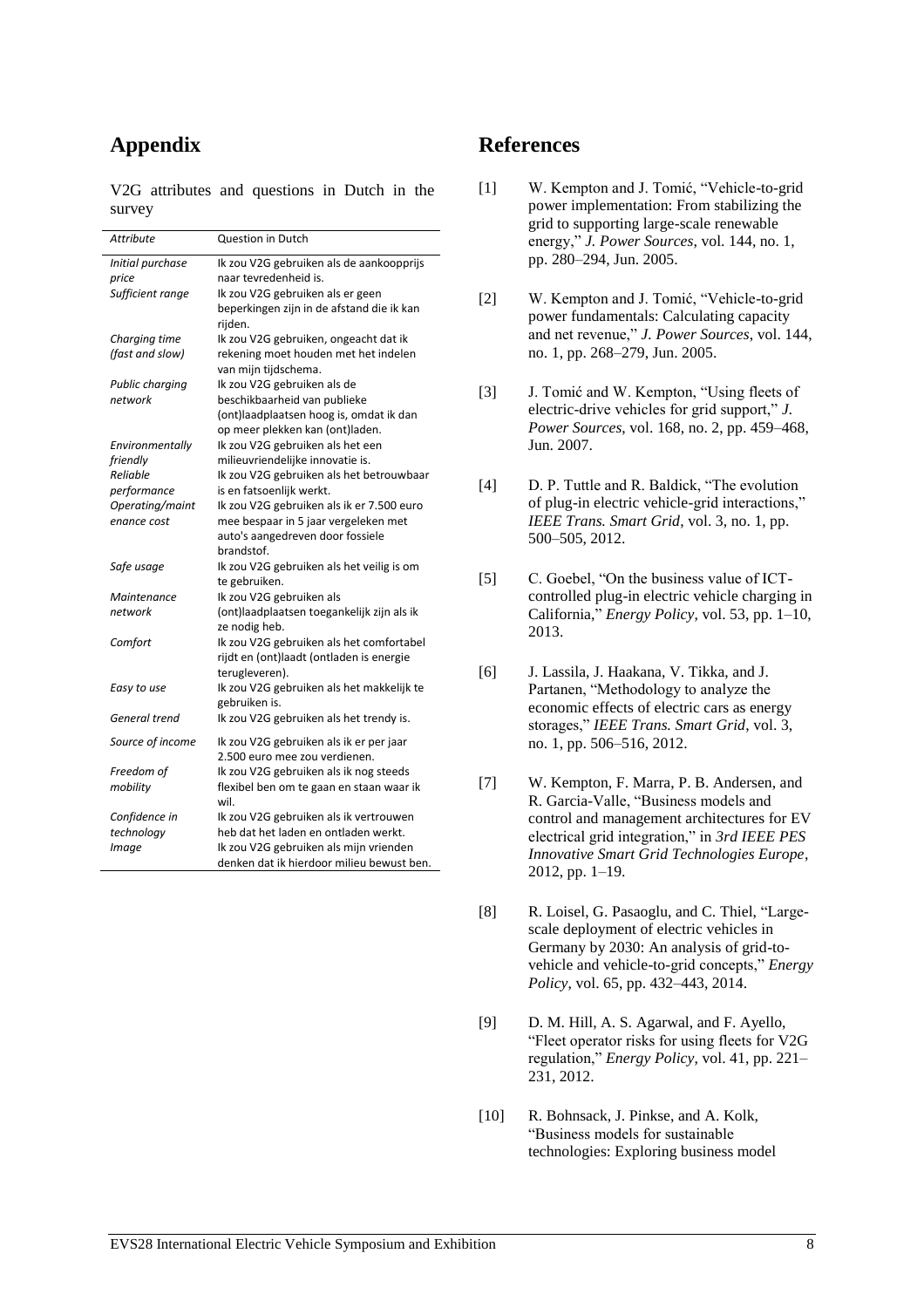evolution in the case of electric vehicles," *Res. Policy*, vol. 43, no. 2, pp. 284–300, Nov. 2014.

- [11] J. Ahn, G. Jeong, and Y. Kim, "A forecast of household ownership and use of alternative fuel vehicles: A multiple discrete-continuous choice approach," *Energy Econ.*, vol. 30, pp. 2091–2104, 2008.
- [12] B. Caulfield, S. Farrell, and B. McMahon, "Examining individuals preferences for hybrid electric and alternatively fuelled vehicles," *Transp. Policy*, vol. 17, pp. 381– 387, 2010.
- [13] C. G. Chorus, M. J. Koetse, and A. Hoen, "Consumer preferences for alternative fuel vehicles: Comparing a utility maximization and a regret minimization model," *Energy Policy*, vol. 61, pp. 901–908, 2013.
- [14] R. a. Daziano and E. Chiew, "Electric vehicles rising from the dead: Data needs for forecasting consumer response toward sustainable energy sources in personal transportation," *Energy Policy*, vol. 51, pp. 876–894, 2012.
- [15] F. Eggers and F. Eggers, "Where have all the flowers gone? Forecasting green trends in the automobile industry with a choicebased conjoint adoption model," *Technol. Forecast. Soc. Change*, vol. 78, no. 1, pp. 51–62, Jan. 2011.
- [16] A. Hackbarth and R. Madlener, "Consumer preferences for alternative fuel vehicles: A discrete choice analysis," *Transp. Res. Part D Transp. Environ.*, vol. 25, pp. 5–17, 2013.
- [17] M. K. Hidrue, G. R. Parsons, W. Kempton, and M. Gardner, "Willingness to Pay for Electric Vehicles and Their Attributes," *Resour. Energy Econ.*, vol. 33, pp. 686– 705, 2011.
- [18] Y. Kudoh and R. Motose, "Changes of japanese consumer preference for electric vehicles," *World Electr. Veh. J.*, vol. 4, pp. 880–889, 2011.
- [19] Y. Lee, C. Wang, and W. Lee, "Choice-Based Conjoint Model for Evaluating

Consumers' Purchasing Preferences for Battery Electric Vehicle Attributes," *Int. J. Appl. Math. Stat.*, vol. 52, no. 1, 2014.

- [20] R. Miao, F. Xu, K. Zhang, and Z. Jiang, "Development of a multi-scale model for customer perceived value of electric vehicles," *Int. J. Prod. Res.*, vol. 52, no. 16, pp. 4820–4834, 2014.
- [21] D. Potoglou and P. S. Kanaroglou, "Household demand and willingness to pay for clean vehicles," *Transp. Res. Part D Transp. Environ.*, vol. 12, pp. 264–274, 2007.
- [22] Statistics Netherlands, "CBS Population; key figures." [Online]. Available: http://statline.cbs.nl/Statweb/publication/?D M=SLE. [Accessed: 30-Jan-2015].
- [23] Statistics Netherlands, "CBS Sex, age and nationality." [Online]. Available: http://statline.cbs.nl/Statweb/selection/?VW= T&DM=SLEN&PA=03743ENG&D1=0&D2  $=19-25\%2c102-$ 116&D3=0&D4=l&LA=EN&HDR=T%2cG 3. [Accessed: 30-Jan-2015].
- [24] Statistics Netherlands, "CBS -Beroepsbevolking." [Online]. Available: http://statline.cbs.nl/Statweb/publication/?D M=SLNL&PA=71822NED&D1=0&D2=0& D3=0&D4=0-4&D5=0-3,5- 10&D6=0&D7=l&HDR=G2,G1,G6,G5,G3,T &STB=G4&VW=T. [Accessed: 30-Jan-2015].
- [25] Statistics Netherlands, "CBS -Inkomensklassen." [Online]. Available: http://statline.cbs.nl/Statweb/publication/?D M=SLNL&PA=71510ned&D1=0&D2=a&D 3=0-6,29-31&D4=0&D5=0&D6=0&D7=12- 13&HDR=T,G4,G3,G5,G2&STB=G1,G6&V W=T. [Accessed: 30-Jan-2015].
- [26] Rijksdienst voor Ondernemend Nederland, "Cijfers elektrisch vervoer." [Online]. Available: http://www.rvo.nl/onderwerpen/duurzaamondernemen/energie-en-milieuinnovaties/elektrisch-rijden/stand-vanzaken/cijfers. [Accessed: 30-Jan-2015].
- [27] H. Riquelme and T. Rickards, "Hybrid conjoint analysis: An estimation probe in new